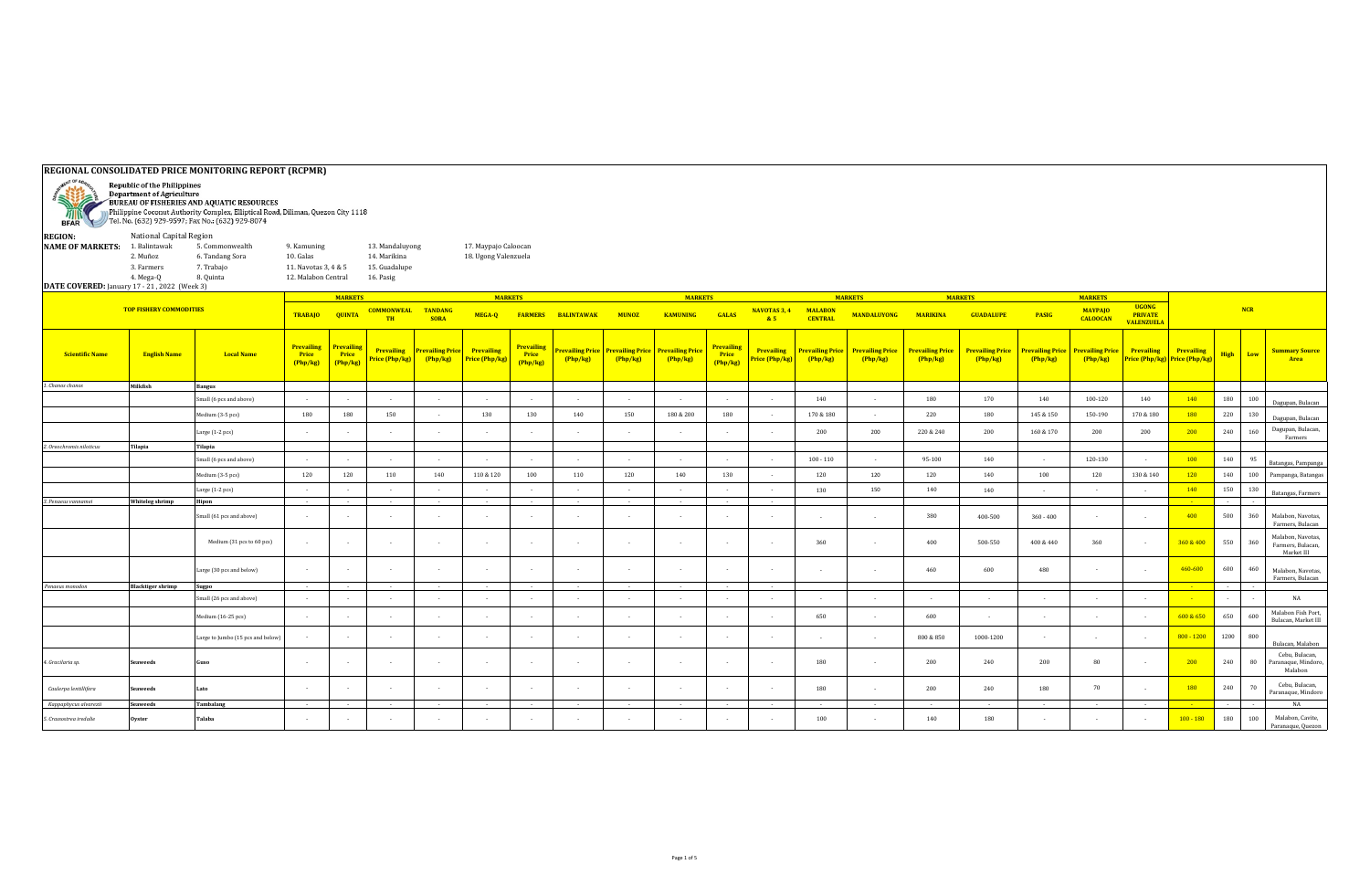| <b>TOP FISHERY COMMODITIES</b> |                                   |                                | <b>MARKETS</b>                |                                 |                                     | <b>MARKETS</b>                    |                                     |                                 |                   |              | <b>MARKETS</b>                                                      |                                      |                                     |                                   | <b>MARKETS</b>                    |                                   | <b>MARKETS</b>                      | <b>MARKETS</b>                    |                                   |                                                     |                                                           |             |           |                                                              |
|--------------------------------|-----------------------------------|--------------------------------|-------------------------------|---------------------------------|-------------------------------------|-----------------------------------|-------------------------------------|---------------------------------|-------------------|--------------|---------------------------------------------------------------------|--------------------------------------|-------------------------------------|-----------------------------------|-----------------------------------|-----------------------------------|-------------------------------------|-----------------------------------|-----------------------------------|-----------------------------------------------------|-----------------------------------------------------------|-------------|-----------|--------------------------------------------------------------|
|                                |                                   |                                | <b>TRABAJO</b>                | <b>QUINTA</b>                   | <b>COMMONWEAL</b><br><b>TH</b>      | TANDANG<br><b>SORA</b>            | MEGA-Q                              | <b>FARMERS</b>                  | <b>BALINTAWAK</b> | <b>MUNOZ</b> | <b>KAMUNING</b>                                                     | <b>GALAS</b>                         | NAVOTAS 3, 4<br>85                  | <b>MALABON</b><br><b>CENTRAL</b>  | <b>MANDALUYONG</b>                | <b>MARIKINA</b>                   | <b>GUADALUPE</b>                    | <b>PASIG</b>                      | <b>MAYPAJO</b><br><b>CALOOCAN</b> | <b>UGONG</b><br><b>PRIVATE</b><br><b>VALENZUELA</b> |                                                           |             | NCR       |                                                              |
| <b>Scientific Name</b>         | <b>English Name</b>               | <b>Local Name</b>              | Prevailing<br>Price<br>Php/kg | Prevailing<br>Price<br>(Php/kg) | <b>Prevailing</b><br>Price (Php/kg) | <b>Prevailing Price</b><br>Php/kg | <b>Prevailing</b><br>Price (Php/kg) | Prevailing<br>Price<br>(Php/kg) | Php/kg            | Php/kg       | <b>Prevailing Price Prevailing Price Prevailing Price</b><br>Php/kg | Prevailing<br><b>Price</b><br>Php/kg | <b>Prevailing</b><br>Price (Php/kg) | <b>Prevailing Price</b><br>Php/kg | <b>Prevailing Price</b><br>Php/kg | <b>Prevailing Price</b><br>Php/kg | <b>Prevailing Price</b><br>(Php/kg) | <b>Prevailing Price</b><br>Php/kg | <b>Prevailing Price</b><br>Php/kg | Prevailing                                          | <b>Prevailing</b><br><b>Price (Php/kg) Price (Php/kg)</b> | <b>High</b> | Low       | <b>Summary Source</b><br>Area                                |
| 6. Perna viridis               | <b>Green Mussel</b>               | Tahong                         | <b>1999</b>                   | $\sim$                          | . .                                 | $\sim$                            | $\sim$                              | $\sim$                          | $\sim$            | $\sim$       | $\sim$                                                              | $\sim$                               | $\sim$                              | 120                               | $\sim$                            | 140 & 160                         | 180                                 | 120                               | 100-120                           | 120                                                 | 120                                                       | 180         | 100       | Malabon, Cavite,                                             |
| 7. Scylla serrata              | Mudcrab                           | Alimango                       | $\sim$                        |                                 |                                     | $\sim$                            |                                     |                                 | $\sim$            |              | $\sim$                                                              |                                      |                                     |                                   |                                   |                                   |                                     |                                   |                                   |                                                     |                                                           |             |           | Paranaque, Navotas                                           |
|                                |                                   | Male                           |                               | $\sim$                          | $\sim$                              | $\sim$                            | $\sim$                              | $\cdot$                         | $\sim$            | $\sim$       | $\sim$                                                              | $\sim$                               | $\sim$                              | $\sim$                            | $\sim$                            | 700                               | 900                                 | 700                               | $\sim$                            | $\sim$                                              | 700                                                       | 900         | 700       | Malabon, Market III<br>Bulacan, Quezon                       |
|                                |                                   | Female                         | $\sim$                        | $\sim$                          | $\overline{\phantom{a}}$            | $\sim$                            | $\sim$                              | $\sim$                          | $\sim$            | $\sim$       | $\sim$                                                              | $\overline{\phantom{a}}$             | $\sim$                              | $\sim$                            | $\sim$                            | 700                               | 1000                                | 800                               | $\cdot$                           | $\sim$                                              | 700-10001                                                 | 1000        | 700       | Bulacan, Quezon,                                             |
| 8. Portunus pelagicus          | <b>Blue swimming Crab</b>         | Alimasag                       | $\sim$                        | $\sim$                          | $\sim$                              | $\sim$                            | $\sim$                              | $\sim$                          | $\sim$            | $\sim$       | $\sim$                                                              | $\sim$                               | $\sim$                              |                                   |                                   |                                   |                                     |                                   |                                   |                                                     | $\sim 10^{-11}$                                           | $\sim$      |           |                                                              |
|                                |                                   | Small/Medium (7 pcs and above) |                               | $\sim$                          |                                     | $\sim$                            | $\sim$                              | $\mathbf{r}$                    | $\sim$            | $\sim$       | $\sim$                                                              | $\sim$                               | $\sim$                              | 300                               | $\sim$                            | 320                               | 600                                 | 280                               | 160                               | $\sim$                                              | 160-600                                                   | 600         | 160       | Malabon, Market III,<br>Bulacan, Farmers                     |
|                                |                                   | Large (1-6 pcs)                | $\sim$                        | $\sim$                          | $\overline{\phantom{a}}$            | $\sim$                            | $\sim$                              | $\overline{\phantom{a}}$        | $\sim$            | $\sim$       | $\sim$                                                              | $\overline{\phantom{a}}$             | $\sim$                              | 380                               | $\sim$                            | 450                               | 750                                 | 520                               | $\mathbf{r}$                      | $\sim$                                              | 380-750 <sup>2</sup>                                      | 750         | 380       | Bulacan, Malabon,<br>Farmers, Navotas,<br>Market III, Quezon |
| 9. Thunnus albacares           | <b>Yellowfin Tuna</b>             | Tambakol                       |                               |                                 |                                     | <b>Contract</b>                   | $\sim$                              |                                 | $\sim$            | $\sim$       | $\sim$                                                              |                                      | $\sim$                              |                                   |                                   |                                   |                                     |                                   |                                   |                                                     |                                                           | $\sim$      |           |                                                              |
|                                |                                   | Whole                          | $\sim$                        | $\sim$                          |                                     | $\sim$                            | $\sim$                              | $\sim$                          | $\sim$            | $\sim$       | $\sim$                                                              | ÷                                    | $\sim$                              | 280                               | 300                               | 380                               | $\sim$                              | 280                               | 260                               | $\sim$                                              | 280                                                       | 300         | 260       | Malabon, Navotas,                                            |
|                                |                                   | Sliced                         | $\sim$                        | $\sim$                          | $\cdot$                             | $\sim$                            | $\sim$                              | $\sim$                          | $\sim$            | $\sim$       | $\sim$                                                              |                                      | $\sim$                              | $\sim$                            | $\sim$                            | 280-380                           | 380                                 | 400                               | $\sim$                            | $\sim$                                              | 380                                                       | 400         | 280       | Malabon, Lucena,<br>Navotas, Quezon                          |
|                                |                                   | Head                           | $\mathbf{r}$                  | $\sim$                          | $\mathbf{r}$                        | $\sim$                            | $\sim$                              | $\mathbf{r}$                    | $\sim$            | $\sim$       | $\sim$                                                              | $\sim$                               | $\sim$                              |                                   | $\sim$                            | 220                               | 320                                 | 200 & 220                         | $\sim$                            | $\sim$                                              | 220                                                       | 320         | 200       | Lucena, Malabon,                                             |
| Katsuwonus pelamis             | Skipjack Tuna                     | Gulyasan                       |                               |                                 |                                     | $\sim$                            | $\sim$                              |                                 | $\sim$            | $\sim$       | $\sim$                                                              |                                      | $\sim$                              |                                   |                                   |                                   |                                     |                                   |                                   |                                                     |                                                           |             |           |                                                              |
|                                |                                   | Whole                          | $\sim$ 100 $\mu$              | $\sim$                          | $\sim$                              | $\sim$                            | $\sim$                              | $\sim$                          | $\sim$            | $\sim$       | $\sim$                                                              | $\sim$                               | $\sim$                              | 160                               | $\sim$                            | $\sim$ 10 $\sim$                  | $\sim$                              | $\sim$                            | $\sim$                            | $\sim$                                              | 160                                                       | 160         | 160       | Malabon Fish Port,                                           |
|                                |                                   | Sliced                         | $\sim$                        | $\sim$                          | $\cdot$                             | $\sim$                            | $\sim$                              | $\cdot$                         | $\sim$            | $\sim$       | $\sim$                                                              | $\sim$                               | $\sim$                              |                                   | $\sim$                            | $\sim$                            | 300                                 | $\sim$                            | $\sim$                            | $\sim$                                              | 300                                                       | 300         | 300       |                                                              |
| Auxis thazard                  | <b>Frigate Tuna</b>               | Tulingan                       | $\sim$                        | $\sim$                          | $\cdot$                             | $\sim$                            | $\sim$                              | $\sim$                          | $\sim$            | $\sim$       | $\sim$                                                              | $\sim$                               | $\sim$                              | $140 - 200$                       | $\sim$                            | 280 & 300                         |                                     | $\sim$                            | 200                               | $\sim$                                              | 200                                                       | 300         | 140       | Lucena, Malabon,<br>Navotas, Farmers,                        |
| Auxis rochei                   | <b>Bullet Tuna</b>                | Tulingan                       |                               | $\sim$                          | $\sim$                              | $\sim$                            | $\sim$                              | $\sim$                          | $\sim$            | $\sim$       | $\sim$                                                              | $\sim$                               | $\sim$                              | $\sim$                            | $\sim$                            | $\sim$                            | 300                                 | 200                               | 200                               | 240                                                 | 200                                                       | 300         | 240       | Malabon Fish Port,                                           |
| 10. Sardinella fimbriata       | ringescale Sardinella             | Tunsoy                         | $\sim$                        | $\sim$                          | $\sim$                              | $\sim$                            | $\sim$                              | $\sim$                          | $\sim$            | $\sim$       | $\sim$                                                              | $\sim$                               | $\sim$                              | $\sim$                            | $\sim$                            | $\sim$                            | $\sim$                              | $\sim$                            | $\sim$                            | $\sim$                                              | $\sim 10^{-11}$                                           | $\sim$      |           |                                                              |
| Sardinella lemuru              | <b>Bali Sardinella</b>            | Tamban                         |                               |                                 |                                     | $\sim$                            | $\sim$                              |                                 | $\sim$            | $\sim$       |                                                                     |                                      | $\sim$                              | $130 - 140$                       | $\sim$                            | $\sim$                            |                                     | 100                               | 80                                | 100                                                 | 100                                                       | 140         | 80        |                                                              |
| Sardinella gibosa              | Goldstripe Sardinella             | Tamban                         | $\sim$ 100 $\pm$              | $\sim$                          | $\sim$                              | $\sim$ 100 $\pm$                  | $\sim$                              | $\sim$                          | $\sim$            | $\sim$       | $\sim$                                                              | $\sim$                               | $\sim$                              | $\sim$                            | $\sim$                            | 120                               | $\sim$                              | $\sim$                            | $\sim$                            | $\sim$                                              | 120                                                       | 120         | 120       |                                                              |
| 11. Rastrelliger kanagurta     | <b>Indian Mackerel</b>            | Alumahan                       | $*_{280}$                     | $\sim$                          | $\sim$                              | $\sim$                            | $\sim$                              | $\sim$                          | $\sim$            | $*_{260}$    | $\sim$                                                              | $\sim$                               | $\sim$                              | 300                               | 280                               | 320                               | $\sim$                              | 300                               | $\sim$                            | $\sim$                                              | 300                                                       | 320         | $*_{260}$ | Malabon, Lucena,<br>Farmers, Navotas,                        |
| Scomberomorus commerson        | Narrow-barred Spanish<br>Mackerel | Tangigue                       | $\sim$                        | $\sim$                          | $\sim$                              | $\sim$                            | $\sim$                              | $\sim$                          | $\sim$            | $\sim$       | $\sim$                                                              | $\sim$                               | $\sim$                              | 380                               | 600                               | 440-550                           | $\sim$                              | 440                               | $\sim$                            | $\sim$                                              | 440                                                       | 600         | 380       | Malabon, Lucena,<br>Farmers, Quezon,                         |
| 12. Decapterus macrosoma       | Shortfin scad                     | Galunggong                     |                               |                                 |                                     |                                   |                                     |                                 |                   |              |                                                                     |                                      |                                     |                                   |                                   |                                   |                                     |                                   |                                   |                                                     |                                                           | $\sim$      |           |                                                              |
|                                |                                   | Small (21 pcs and above)       | $\sim 10^{-1}$                | $\sim$                          | $\sim$                              | $\sim$                            | $\sim$                              | $\sim$                          | $\sim$            | $\sim$       | $\sim$                                                              | $\sim$                               | $\sim$                              | $\sim$                            | 200                               | 220                               | 260                                 | 200                               | 100-120                           | 180                                                 | 200                                                       | 260         | 100       | Lucena, Navotas                                              |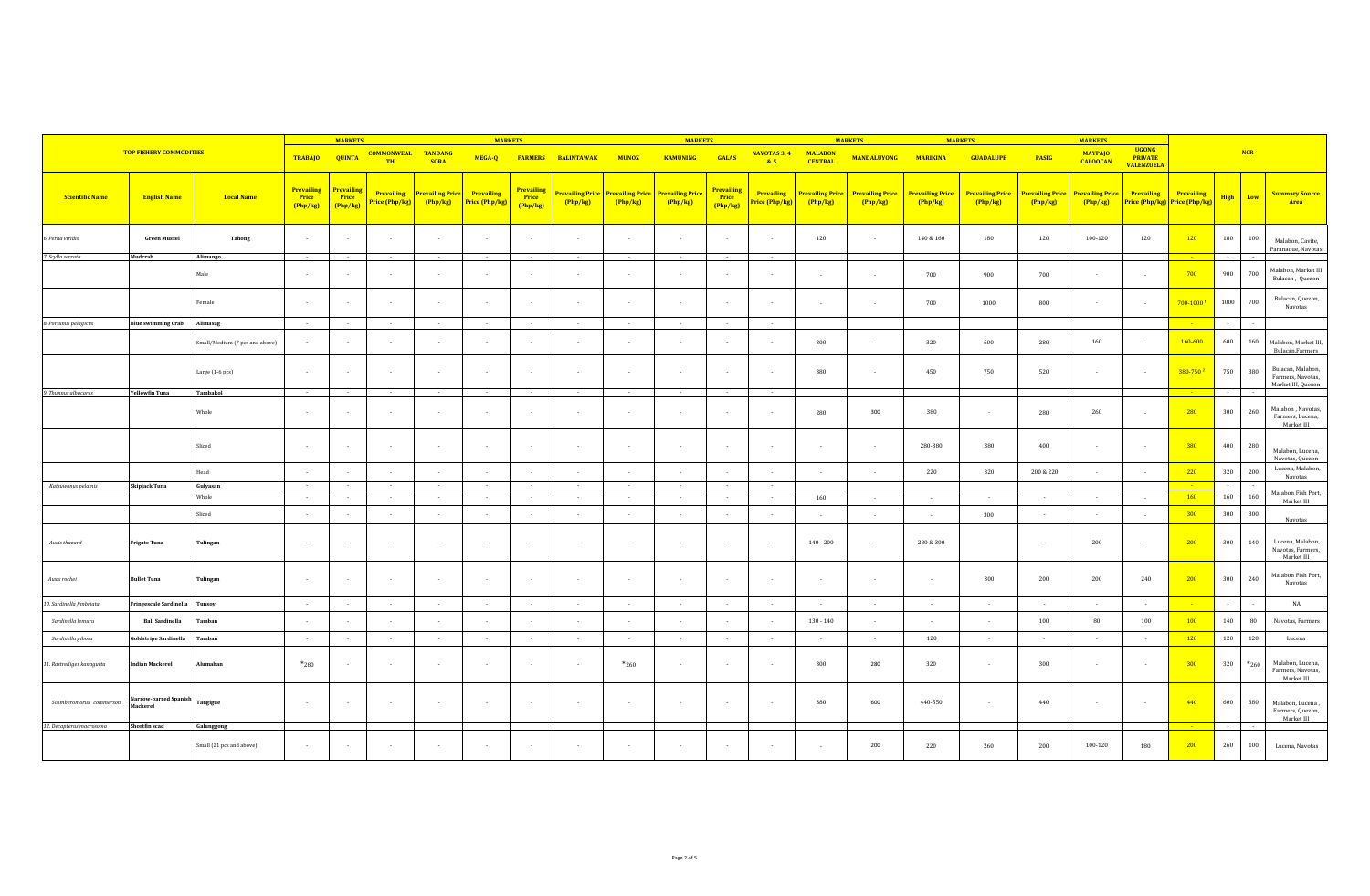|                                  |                                |                                                                                       |                                      | <b>MARKETS</b>                |                             |                                   | <b>MARKETS</b>                      |                                      |                   |                                                              | <b>MARKETS</b>  |                                      |                                    | <b>MARKETS</b>                    |                                   |                                   | <b>MARKETS</b>                    |                                  |                                   |                                                     |                                             |                  |                                                               |  |
|----------------------------------|--------------------------------|---------------------------------------------------------------------------------------|--------------------------------------|-------------------------------|-----------------------------|-----------------------------------|-------------------------------------|--------------------------------------|-------------------|--------------------------------------------------------------|-----------------|--------------------------------------|------------------------------------|-----------------------------------|-----------------------------------|-----------------------------------|-----------------------------------|----------------------------------|-----------------------------------|-----------------------------------------------------|---------------------------------------------|------------------|---------------------------------------------------------------|--|
|                                  | <b>TOP FISHERY COMMODITIES</b> |                                                                                       | <b>TRABAJO</b>                       | <b>QUINTA</b>                 | <b>COMMONWEAL</b><br>TH     | <b>TANDANG</b><br><b>SORA</b>     | MEGA-Q                              | <b>FARMERS</b>                       | <b>BALINTAWAK</b> | <b>MUNOZ</b>                                                 | <b>KAMUNING</b> | GALAS                                | <b>NAVOTAS 3, 4</b><br>85          | <b>MALABON</b><br><b>CENTRAL</b>  | <b>MANDALUYONG</b>                | <b>MARIKINA</b>                   | <b>GUADALUPE</b>                  | <b>PASIG</b>                     | <b>MAYPAJO</b><br><b>CALOOCAN</b> | <b>UGONG</b><br><b>PRIVATE</b><br><b>VALENZUELA</b> |                                             | NCR              |                                                               |  |
| <b>Scientific Name</b>           | <b>English Name</b>            | <b>Local Name</b>                                                                     | <b>Prevailing</b><br>Price<br>Php/kg | Prevailing<br>Price<br>Php/kg | Prevailing<br>rice (Php/kg) | <b>Prevailing Price</b><br>Php/kg | <b>Prevailing</b><br>Price (Php/kg) | <b>Prevailing</b><br>Price<br>Php/kg | Php/kg            | Prevailing Price Prevailing Price Prevailing Price<br>Php/kg | Php/kg          | <b>Prevailing</b><br>Price<br>Php/kg | <b>Prevailing</b><br>rice (Php/kg) | <b>Prevailing Price</b><br>Php/kg | <b>Prevailing Price</b><br>Php/kg | <b>Prevailing Price</b><br>Php/kg | <b>Prevailing Price</b><br>Php/kg | <b>revailing Price</b><br>Php/kg | <b>Prevailing Price</b><br>Php/kg | Prevailing                                          | Prevailing<br>Price (Php/kg) Price (Php/kg) | Low<br>High      | <b>Summary Source</b><br>Area                                 |  |
|                                  |                                | Medium (11-20 pcs)                                                                    | $\sim$                               |                               | $\sim$                      |                                   |                                     | $\sim$                               | $\cdot$           | $\sim$                                                       |                 |                                      | $\sim$                             | 170                               | 200                               | 260                               | 280                               | 200                              | 120                               | 220                                                 | 200                                         | 280<br>170       | Malabon Fish Port,<br>Lucena, Navotas,<br>Farmers, Market III |  |
|                                  |                                | Large (7-10 pcs)                                                                      | $\sim$                               | ÷                             | $\sim$                      |                                   |                                     | $\sim$                               | $\cdot$           | $\sim$                                                       | $\sim$          |                                      | $\sim$                             | 200                               | 280                               | 260 & 280                         | 300                               | 200                              | 200                               | 240                                                 | 200                                         | 300<br>200       | Malabon, Navotas,<br>Lucena, Market III                       |  |
| 13. Loligo sp.                   | Squid                          | Pusit                                                                                 |                                      |                               |                             |                                   |                                     |                                      |                   |                                                              |                 |                                      |                                    |                                   |                                   |                                   |                                   |                                  |                                   |                                                     |                                             |                  |                                                               |  |
|                                  |                                | Lumot                                                                                 | $\sim$                               | $\sim$                        | $\sim$                      | <b>1999</b>                       |                                     | $\overline{\phantom{a}}$             | $\sim$            | $\sim$                                                       | $\sim$          |                                      | $\sim$                             | $\sim$                            | $\sim$                            | 400                               | 400                               | 450                              | 360                               | $\sim$                                              | 400                                         | 450<br>360       | Malabon Fish Port,<br>Lucena, Quezon,<br>Navotas              |  |
|                                  |                                | Bisaya/Kalawang/Lapis                                                                 |                                      |                               | $\sim$                      | $\sim$                            |                                     | $\sim$                               | $\sim$            | $\sim$                                                       | $\sim$          |                                      | $\sim$                             | $\sim$                            | 400 & 450                         | $\sim$                            | 180                               | 130 & 140                        | $\sim$                            | $200 - 240$                                         | $130 - 450$ <sup>3</sup>                    | 450<br>130       | Malabon, Navotas,<br>Farmers                                  |  |
| 14. Lutjanus sp.                 | Snapper                        | Maya-maya                                                                             | $\sim$                               | $\overline{\phantom{a}}$      | $\sim$                      | $\sim$                            |                                     | $\sim$                               | $\sim$            | $\sim$                                                       | $\sim$          |                                      | $\sim$                             | 400                               | 350                               | 400                               | 550 & 600                         | 400                              | 360                               | $\sim$                                              | 400                                         | 600<br>350       | Malabon, Lucena,<br>Navotas, Farmers,<br>Market III           |  |
| 15. Epinephelus sp.              | Grouper                        | Lapu-lapu                                                                             | $\sim$                               |                               | $\sim$                      |                                   |                                     | $\overline{\phantom{a}}$             | $\cdot$           | $\sim$                                                       | $\sim$          |                                      | $\sim$                             | 350                               | 380 & 450                         | 550                               | 550 & 600                         | 280                              | 300                               | $\sim$                                              | 550                                         | 280<br>600       | Farmers, Navotas,<br>Malabon, Lucena,<br>Market III           |  |
| Epinephelus sp.                  | <b>Grouper</b> (Red)           | Lapu-lapu pula                                                                        | $\sim$                               |                               | $\sim$                      |                                   |                                     | $\sim$                               | $\sim$            | $\sim$                                                       | $\sim$          |                                      | $\sim$                             | 450                               | $\cdot$                           | 550                               | 550 & 600                         | 500                              | 300                               | $\cdot$                                             | 550                                         | 300<br>600       | Lucena, Malabon,<br>Navotas, Market III                       |  |
| <b>Other Fishery Commodities</b> |                                |                                                                                       |                                      |                               |                             |                                   |                                     |                                      |                   |                                                              |                 |                                      |                                    |                                   |                                   |                                   |                                   |                                  |                                   |                                                     |                                             |                  |                                                               |  |
| Acetes sp.                       | Krill                          | Alamang                                                                               | $\sim$                               | $\sim$                        | $\sim$                      | $\sim$                            |                                     | $\sim$                               | $\sim$            | $\sim$                                                       | $\sim$          |                                      | $\sim$                             | 60                                | $\cdot$                           |                                   | $\sim$                            | $\sim$                           | $\sim$                            | $\sim$                                              | -60                                         | 60<br>60         | Malabon Fish Port,<br>Market III                              |  |
| Caesio sp.                       | <b>Fusilier</b>                | <b>Dalagang Bukid</b>                                                                 | $\sim$                               |                               | $\sim$                      |                                   |                                     | $\sim$                               | $\cdot$           | $\sim$                                                       | $\sim$          |                                      | $\sim$                             | 300                               | 360 & 380                         | 300 & 380                         | 360 & 380                         | 320                              | $\cdot$                           | $\sim$                                              | 380                                         | 380<br>300       | Malabon Fish Port,<br>Farmers, Navotas,<br>Lucena             |  |
| Caranx sp.                       | Trevally                       | Talakitok                                                                             | $\sim$                               | $\sim$                        | $\sim$                      | $\sim$                            |                                     | $\sim$                               | $\sim$            | $\sim$                                                       | $\sim$          |                                      | $\sim$                             | 380                               | 450                               | 350 & 440                         | 400-450                           | $\sim$                           | $\sim$                            | $\sim$                                              | 450                                         | 450<br>350       | Malabon, Lucena,<br>Farmers, Market III,<br>Palawan           |  |
| Decapterus macrosoma             | Shortfin Scad                  | Galunggong (Imported)                                                                 |                                      |                               |                             |                                   |                                     |                                      |                   |                                                              |                 |                                      |                                    |                                   |                                   |                                   |                                   |                                  |                                   |                                                     |                                             |                  |                                                               |  |
|                                  |                                | Medium (11-20 pcs)                                                                    | 240                                  | 240                           | 160                         | *240 & 260                        | 200                                 | 220                                  | 180               | 200 & 240                                                    | $*_{280}$       | $*_{260}$                            | $\sim$                             | $\sim$                            | $\sim$                            | $\sim$ 100 $\mu$                  | $\sim$                            | $\sim$                           | $\sim$                            | $\sim$                                              | 240                                         | 160<br>$*_{280}$ | Malabon, Navotas,<br>Farmers                                  |  |
|                                  |                                | Large (7-10 pcs)                                                                      |                                      |                               |                             |                                   |                                     |                                      |                   |                                                              |                 |                                      |                                    |                                   |                                   |                                   |                                   |                                  |                                   |                                                     |                                             |                  | NA                                                            |  |
| Decapterus russelli              | Indian scad                    | <b>Galunggong Babae</b>                                                               | $\sim$                               |                               | $\sim$                      |                                   |                                     | $\mathbf{r}$                         | $\sim$            | $\sim$                                                       | $\sim$          |                                      | $\sim$                             |                                   | $\sim$                            | $\sim$                            |                                   | $\sim$                           |                                   | ÷                                                   |                                             | $\sim$<br>14     | NA<br>Malabon Fish Port,                                      |  |
| Dendrophysa russelii             | Croaker                        | Alakaak                                                                               | $\sim$                               | $\sim$                        | $\sim$                      | $\sim$                            | $\sim$                              | $\sim$                               | $\sim$            | $\sim$                                                       | $\sim$          | $\sim$                               | $\sim$                             | 200                               | $\sim$                            | <b>College</b>                    | $\sim$                            | $\sim$                           | $\sim$                            | $\sim$ $-$                                          | 200                                         | 200<br>200       | Market III                                                    |  |
| Gerres oyena                     | Common Silverbiddy             | Latab/Lamas                                                                           | $\sim$                               | $\sim$                        | $\sim$                      | <b>1999</b>                       |                                     | $\overline{\phantom{a}}$             | $\sim$            | $\sim$                                                       | $\sim$          |                                      | . .                                |                                   | $\sim$                            | $\sim$                            | 320                               | $\sim$                           |                                   | $\sim$                                              | 320                                         | 320<br>320       | Farmers                                                       |  |
| Lates calcarifer                 | Sea bass                       | Apahap                                                                                | $\sim$                               |                               | $\sim$                      |                                   |                                     | $\sim$                               | $\sim$            | $\sim$                                                       |                 |                                      |                                    |                                   | $\sim$                            |                                   | 330                               | $\sim$                           | $\sim$                            | $\sim$                                              | 330                                         | 330<br>330       | Farmers<br>Malabon Fish Port,                                 |  |
| Leiognathus sp.                  |                                | Pony Fish/Slipmouth Lawayan/Tambong/Sapsap                                            | $\sim$                               | $\sim$                        | $\sim$                      | <b>1999</b>                       |                                     | $\sim$                               | $\sim$            | $\sim$                                                       | $\sim$          |                                      | $\sim$                             | $\sim$                            | 320                               | 400-500                           | 320-400                           | 360                              | $\sim$                            | $\sim$                                              | 320 & 400                                   | 500<br>320       | Lucena, Quezon,<br>armers, Market III                         |  |
| Leiopotherapon plumbeus          | Silver perch                   | Ayungin                                                                               |                                      | $\sim$                        |                             |                                   |                                     |                                      |                   |                                                              | $\sim$          |                                      |                                    |                                   | $\sim$                            |                                   | 280                               | $\sim$                           |                                   | $\sim$                                              | 280                                         | 280<br>280       | Farmers                                                       |  |
| Lethrinus sp.                    | <b>Emperor</b> fish            | <b>Kanuping</b>                                                                       |                                      |                               | $\sim$                      | $\sim$                            |                                     | $\sim$                               | $\sim$            | $\sim$                                                       |                 |                                      | $\sim$                             | $\sim$                            | $\sim$                            | $\sim$                            | 300                               | $\sim$                           | $\sim$                            | $\sim$                                              | 300                                         | 300 300          | Farmers                                                       |  |
| Mene maculata                    | Moonfish                       | Chabita/Sapatero/Kadis/Hiw<br>as/Chabita/Pateros/Bilong-<br><b>Bilong/Tabas/Kunan</b> |                                      | $\sim$                        | $\sim$                      |                                   |                                     | $\sim$                               |                   |                                                              |                 |                                      |                                    |                                   |                                   |                                   | 300                               | 180                              |                                   | $\cdot$                                             | 180 & 300 4                                 | 300<br>180       | Farmers                                                       |  |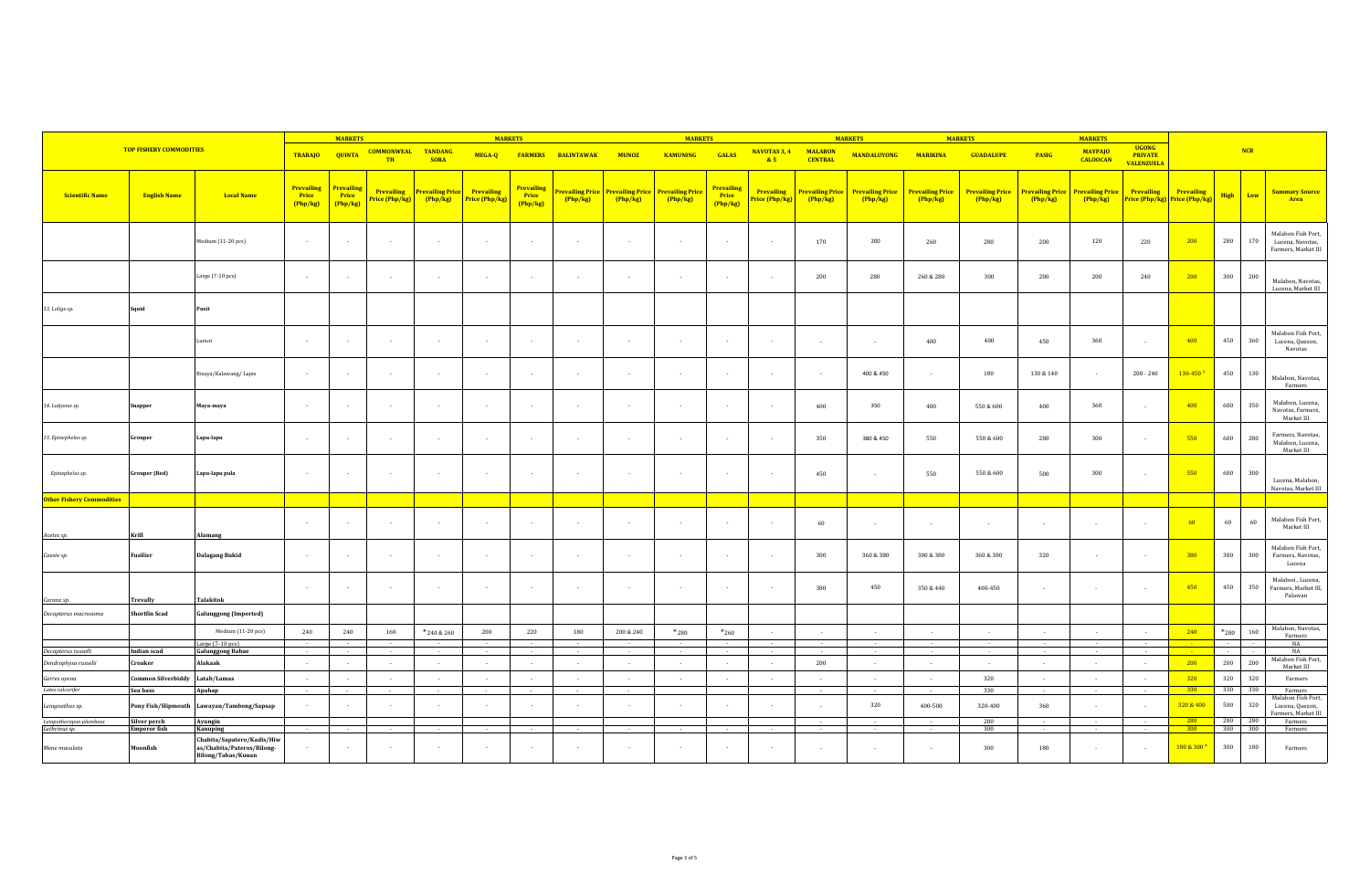|                         |                                               | <b>MARKETS</b>                                                                                                                                                                                                                                                                                                                                                                                                                                                                                                                                                                                                                                                                                                                                                                                                                                                                                                                                                                                                                                                                                                       |                                      |                               |                                    | <b>MARKETS</b>                    |                              |                                        |                            | <b>MARKETS</b>             |                                   |                                        | <b>MARKETS</b>                      |                                   |                                   | <b>MARKETS</b>                    |                                   |                           |                                   |                                                     |                                                    |             |            |                                                                           |
|-------------------------|-----------------------------------------------|----------------------------------------------------------------------------------------------------------------------------------------------------------------------------------------------------------------------------------------------------------------------------------------------------------------------------------------------------------------------------------------------------------------------------------------------------------------------------------------------------------------------------------------------------------------------------------------------------------------------------------------------------------------------------------------------------------------------------------------------------------------------------------------------------------------------------------------------------------------------------------------------------------------------------------------------------------------------------------------------------------------------------------------------------------------------------------------------------------------------|--------------------------------------|-------------------------------|------------------------------------|-----------------------------------|------------------------------|----------------------------------------|----------------------------|----------------------------|-----------------------------------|----------------------------------------|-------------------------------------|-----------------------------------|-----------------------------------|-----------------------------------|-----------------------------------|---------------------------|-----------------------------------|-----------------------------------------------------|----------------------------------------------------|-------------|------------|---------------------------------------------------------------------------|
|                         | <b>TOP FISHERY COMMODITIES</b>                |                                                                                                                                                                                                                                                                                                                                                                                                                                                                                                                                                                                                                                                                                                                                                                                                                                                                                                                                                                                                                                                                                                                      | <b>TRABAJO</b>                       | <b>QUINTA</b>                 | <b>COMMONWEAL</b><br><b>TH</b>     | <b>TANDANG</b><br><b>SORA</b>     | MEGA-Q                       |                                        | <b>FARMERS BALINTAWAK</b>  | <b>MUNOZ</b>               | <b>KAMUNING</b>                   | GALAS                                  | NAVOTAS 3, 4<br>85                  | <b>MALABON</b><br><b>CENTRAL</b>  | <b>MANDALUYONG</b>                | <b>MARIKINA</b>                   | <b>GUADALUPE</b>                  | <b>PASIG</b>              | <b>MAYPAIO</b><br><b>CALOOCAN</b> | <b>UGONG</b><br><b>PRIVATE</b><br><b>VALENZUELA</b> |                                                    |             | <b>NCR</b> |                                                                           |
| <b>Scientific Name</b>  | <b>English Name</b>                           | <b>Local Name</b>                                                                                                                                                                                                                                                                                                                                                                                                                                                                                                                                                                                                                                                                                                                                                                                                                                                                                                                                                                                                                                                                                                    | <b>Prevailing</b><br>Price<br>Php/kg | Prevailing<br>Price<br>Php/kg | <b>Prevailing</b><br>rice (Php/kg) | <b>Prevailing Price</b><br>Php/kg | Prevailing<br>Price (Php/kg) | <b>Prevailing</b><br>Price<br>(Php/kg) | Prevailing Price<br>Php/kg | Prevailing Price<br>Php/kg | <b>Prevailing Price</b><br>Php/kg | <b>Prevailing</b><br>Price<br>(Php/kg) | <b>Prevailing</b><br>Price (Php/kg) | <b>Prevailing Price</b><br>Php/kg | <b>Prevailing Price</b><br>Php/kg | <b>Prevailing Price</b><br>Php/kg | <b>Prevailing Price</b><br>Php/kg | revailing Price<br>Php/kg | Prevailing Price<br>Php/kg        | <b>Prevailing</b>                                   | <b>Prevailing</b><br>Price (Php/kg) Price (Php/kg) | <b>High</b> | Low        | <b>Summary Source</b><br>Area                                             |
| Metapenaeus ensis       | Greasy - back shrimp Suwahe                   |                                                                                                                                                                                                                                                                                                                                                                                                                                                                                                                                                                                                                                                                                                                                                                                                                                                                                                                                                                                                                                                                                                                      | $\sim$                               |                               | $\sim$                             | $\sim$                            | $\sim$                       | $\sim$                                 | $\sim$                     | $\sim$                     | $\sim$                            |                                        | $\sim$                              | 400                               | 560                               | $\sim$                            | $\sim$                            | $\sim$                    | $\sim$                            | $\sim$                                              | 400 & 560                                          | 560         | 400        | Malabon Fish Port,<br>Market III, Farmers                                 |
| Nemipterus sp.          | Threadfin Bream                               | isugo                                                                                                                                                                                                                                                                                                                                                                                                                                                                                                                                                                                                                                                                                                                                                                                                                                                                                                                                                                                                                                                                                                                |                                      |                               |                                    |                                   |                              |                                        |                            |                            |                                   |                                        |                                     | 300                               |                                   | 300 & 400                         | 360 & 380                         |                           |                                   | $\cdot$                                             | 300                                                | 400         | 300        | Malabon Fish Port,<br>Market III, Farmers,<br><b>Navotas</b>              |
| Octopus vulgaris        | Common Octopus                                | Kugita/Pugita                                                                                                                                                                                                                                                                                                                                                                                                                                                                                                                                                                                                                                                                                                                                                                                                                                                                                                                                                                                                                                                                                                        |                                      |                               |                                    |                                   |                              |                                        |                            |                            |                                   |                                        |                                     |                                   |                                   |                                   |                                   |                           |                                   | $\sim$                                              |                                                    |             |            | NA                                                                        |
| Pagellus centrodontus   | sea beam                                      | Bakoko                                                                                                                                                                                                                                                                                                                                                                                                                                                                                                                                                                                                                                                                                                                                                                                                                                                                                                                                                                                                                                                                                                               |                                      |                               |                                    |                                   |                              |                                        |                            |                            |                                   |                                        |                                     |                                   |                                   |                                   | 320                               |                           |                                   |                                                     | 320                                                | 320         | 320        | Farmers                                                                   |
| Pterocaesio digramma    |                                               | Double-lined Fusilier Dalagang Bukid Bilog/Solid                                                                                                                                                                                                                                                                                                                                                                                                                                                                                                                                                                                                                                                                                                                                                                                                                                                                                                                                                                                                                                                                     |                                      |                               |                                    | $\sim$                            |                              | $\overline{\phantom{a}}$               | $\mathbf{r}$               |                            | ÷                                 |                                        | $\mathbf{r}$                        | 260                               | 300 & 320                         | 300                               | 360                               | 300                       |                                   | $\cdot$                                             | 300                                                | 360         | 260        | Malabon Fish Port,<br>Farmers, Navotas,<br>Lucena, Market III,<br>Palawan |
| Rastrelliger brachysoma | Short-bodied<br>Mackerel                      | hasa/Baraniti/Kabalyas/Kab<br>ayas/Agumaa/Gumaa/Boraw                                                                                                                                                                                                                                                                                                                                                                                                                                                                                                                                                                                                                                                                                                                                                                                                                                                                                                                                                                                                                                                                |                                      |                               |                                    |                                   |                              | ٠.                                     | $\overline{\phantom{a}}$   |                            |                                   |                                        |                                     | 300                               | 280                               | 320 & 340                         | 300-360                           | $\sim$                    |                                   | $\overline{\phantom{a}}$                            | 300                                                | 360         | 280        | Malabon Fish Port,<br>Farmers, Lucena                                     |
| Salmo salar             | <b>Atlantic Salmon</b>                        | Salmon                                                                                                                                                                                                                                                                                                                                                                                                                                                                                                                                                                                                                                                                                                                                                                                                                                                                                                                                                                                                                                                                                                               |                                      |                               |                                    |                                   |                              |                                        |                            |                            |                                   |                                        |                                     |                                   |                                   |                                   |                                   |                           |                                   |                                                     |                                                    |             |            |                                                                           |
|                         |                                               | ıead                                                                                                                                                                                                                                                                                                                                                                                                                                                                                                                                                                                                                                                                                                                                                                                                                                                                                                                                                                                                                                                                                                                 |                                      |                               |                                    |                                   |                              |                                        |                            |                            |                                   |                                        |                                     | 150                               |                                   | 150-300                           | 180                               |                           |                                   |                                                     | 150                                                | 300         | 180        | Malabon, Quezon,<br>Market III, Farmers                                   |
|                         |                                               | belly                                                                                                                                                                                                                                                                                                                                                                                                                                                                                                                                                                                                                                                                                                                                                                                                                                                                                                                                                                                                                                                                                                                |                                      |                               |                                    |                                   |                              |                                        |                            |                            |                                   |                                        |                                     |                                   |                                   | $320 - 400$                       | 380                               |                           |                                   |                                                     | 320-400                                            | 400         | 320        | Farmers, Malabon,<br>Quezon                                               |
|                         |                                               | meat/sliced                                                                                                                                                                                                                                                                                                                                                                                                                                                                                                                                                                                                                                                                                                                                                                                                                                                                                                                                                                                                                                                                                                          | $\sim$                               |                               |                                    | $\sim$                            |                              |                                        | $\overline{\phantom{a}}$   |                            |                                   |                                        |                                     |                                   |                                   | 620-650                           | 700                               |                           |                                   | $\overline{\phantom{a}}$                            | 620-700                                            | 700         | 620        | <b>Ouezon</b> , Farmers.<br>Malabon                                       |
| Sardinella tawilis      | Freshwater tawilis                            | Tawilis/Salinyasi                                                                                                                                                                                                                                                                                                                                                                                                                                                                                                                                                                                                                                                                                                                                                                                                                                                                                                                                                                                                                                                                                                    |                                      |                               |                                    |                                   |                              |                                        |                            |                            |                                   |                                        |                                     |                                   | $\overline{\phantom{a}}$          | 160                               |                                   |                           |                                   | $\sim$                                              | 160                                                | 160         | 160        | Lucena                                                                    |
| Scatophagus argu:       | potted Scad                                   | Kapiged/Kitang                                                                                                                                                                                                                                                                                                                                                                                                                                                                                                                                                                                                                                                                                                                                                                                                                                                                                                                                                                                                                                                                                                       | ٠.                                   |                               |                                    | . .                               |                              |                                        | $\overline{\phantom{a}}$   | $\overline{\phantom{a}}$   | $\sim$                            |                                        | $\sim$                              |                                   |                                   |                                   | 350                               |                           |                                   | $\sim$                                              | 350                                                | 350         | 350        | Farmers                                                                   |
| Selar crumenophthalmus  | <b>Big-eye Scad</b>                           | Matangbaka/Matambaka/Mat-<br>an/Salay-<br>salay/Tamarong/Tulay/Kuto                                                                                                                                                                                                                                                                                                                                                                                                                                                                                                                                                                                                                                                                                                                                                                                                                                                                                                                                                                                                                                                  |                                      |                               |                                    | <b>A</b>                          |                              |                                        | $\overline{\phantom{a}}$   | $\mathbf{r}$               | $\mathbf{r}$                      |                                        | $\sim$                              |                                   | $\overline{\phantom{a}}$          | 300                               | 300-350                           | 160-320                   |                                   | $\sim$                                              | 300                                                | 350         | 160        | Malabon, Navotas,<br>Farmers, Lucena                                      |
| Selaroides leptolepis   | <b>Yellow-striped Scad</b>                    | Salay-salay/Salaginto/Salay-<br>ginto/Dalinu-<br>an/Lambiyaw/Karabalyas                                                                                                                                                                                                                                                                                                                                                                                                                                                                                                                                                                                                                                                                                                                                                                                                                                                                                                                                                                                                                                              |                                      |                               |                                    | $\sim$                            |                              |                                        | $\mathbf{r}$               | ÷                          |                                   |                                        |                                     |                                   | 360                               | 240-360                           | $320 - 360$                       |                           |                                   | $\sim$                                              | 360                                                | 360         | 240        | Farmers, Lucena                                                           |
| Siganus sp.             | Spinefoot/<br>.<br>Rabbitf <u>ish/Siganid</u> | Bataway/Danggit/Bawis/Mal                                                                                                                                                                                                                                                                                                                                                                                                                                                                                                                                                                                                                                                                                                                                                                                                                                                                                                                                                                                                                                                                                            | <b>1999</b>                          | $\sim$                        | $\sim$                             | . .                               | $\mathbf{r}$                 | $\sim$                                 | $\sim$                     | $\sim$                     | $\sim$                            | $\sim$                                 | $\sim$                              | $280 - 300$                       | $\sim$                            | $\sim$                            | 260                               | $\sim$                    |                                   | $\sim$                                              | 260-300                                            | 300         | 260        | Malabon Fish Port,<br>Market III Farmers                                  |
| Sphyraena sp.           | Barracuda                                     | Panghalwan/Lusod/Rumpi                                                                                                                                                                                                                                                                                                                                                                                                                                                                                                                                                                                                                                                                                                                                                                                                                                                                                                                                                                                                                                                                                               |                                      |                               |                                    | $\sim$                            |                              |                                        | $\sim$                     |                            | $\mathbf{r}$                      |                                        |                                     | 350                               | 360                               |                                   | 300                               |                           |                                   | $\sim$                                              | 300-360                                            | 360         | 300        | Malabon Fish Port,<br>Market III, Farmers                                 |
| Teuthida sp.            | Squid                                         | Pusit                                                                                                                                                                                                                                                                                                                                                                                                                                                                                                                                                                                                                                                                                                                                                                                                                                                                                                                                                                                                                                                                                                                |                                      |                               |                                    | $\sim$                            |                              |                                        | $\overline{\phantom{a}}$   | $\sim$                     |                                   |                                        |                                     | 450                               | $\sim$                            |                                   | $\sim$                            |                           |                                   | $\sim$                                              | 450                                                | 450         | 450        | Malabon Fish Port,<br>Market III                                          |
| Thenus orientali:       | Slipper lobster                               | <b>Tatampal pula</b>                                                                                                                                                                                                                                                                                                                                                                                                                                                                                                                                                                                                                                                                                                                                                                                                                                                                                                                                                                                                                                                                                                 | $\sim$                               |                               | $\sim$                             | $\sim$                            | $\sim$                       | $\sim$                                 | $\sim$                     | $\sim$                     | $\sim$                            | $\sim$                                 | $\sim$                              | 200                               |                                   |                                   |                                   |                           |                                   |                                                     | 200                                                | 200         | 200        | Malabon Fish Port                                                         |
| Trachinotus sp.         | 'ompano                                       | ampano                                                                                                                                                                                                                                                                                                                                                                                                                                                                                                                                                                                                                                                                                                                                                                                                                                                                                                                                                                                                                                                                                                               |                                      |                               |                                    |                                   |                              |                                        |                            |                            |                                   |                                        |                                     |                                   |                                   |                                   |                                   |                           |                                   |                                                     |                                                    |             |            |                                                                           |
|                         |                                               | white                                                                                                                                                                                                                                                                                                                                                                                                                                                                                                                                                                                                                                                                                                                                                                                                                                                                                                                                                                                                                                                                                                                | n.                                   |                               |                                    | $\sim$                            |                              |                                        | $\overline{\phantom{a}}$   |                            | ÷                                 |                                        |                                     | 320                               | 300 & 360                         | 300                               | 340                               | 300                       |                                   | ×.                                                  | 300                                                | 360         | 300        | Lucena, Malabon.<br>Farmers, Navotas,<br>Market III                       |
| Trichiurus lepturus     | Largehead Hairtail                            | Espada/<br>Pingka/Langkoy<br>Lahing/Diwit                                                                                                                                                                                                                                                                                                                                                                                                                                                                                                                                                                                                                                                                                                                                                                                                                                                                                                                                                                                                                                                                            |                                      |                               |                                    |                                   |                              |                                        |                            |                            |                                   |                                        |                                     |                                   |                                   |                                   | 360                               |                           |                                   |                                                     | 360                                                | 360         | 360        | Farmers                                                                   |
|                         | a. Bangus - Bulacan<br>h Tilania - Ratangae   | The following observations were gathered from market personnel and vendors this week:<br>1. Limited volumes of fresh marine commodities were still apparently observed among the monitored retail markets this week. More specifically, for local-fresh galunggong and alumahan, limited volumes of the said commoditie<br>Northeast monsoon as well as the ongoing implementation of closed fishing season in Northeastern Palawan ( <i>Decapterus</i> spp.) and Visayan Sea ( <i>Rastrelliger</i> spp. and Sardinella spp.) where it is chiefly sourced.<br>2. On the other hand, supplies of imported-frozen galunggong lalaki (Decapterus macrosoma) was present the entire week at the monitored retail markets, as it is considered as a subtitute commodity to local-fresh variant an<br>3. Lastly, no changes were recorded in the prevailing prices of bangus and tilapia this week, as supply of the said commodities remain sufficient to cater the demand of the buying public.<br>4. Top fishery commodities in the eighteen (18) monitored retail markets are sourced mainly from the following areas: |                                      |                               |                                    |                                   |                              |                                        |                            |                            |                                   |                                        |                                     |                                   |                                   |                                   |                                   |                           |                                   |                                                     |                                                    |             |            |                                                                           |

b. Tilapia - Batangas

c. Local Galunggong -Malabon Fish Port

d. Alumahan - Malabon Fish Port

5. As prices of fishery commodities remain higher at retail level, lower demand among buyers and consumer are consistently observed among the monitored retail markets. As a result, vendors continue to sell limited volume a stocks will be sold at the end of the day and avoid losses.

**Remarks/Market**  6. Market administrators continue to strictly implement precautionary safety measures in the monitored markets to ensure the consumers and vendors safety and avoid the further spread of highly infectious COVID-19 OMICRON v

**Observations:**